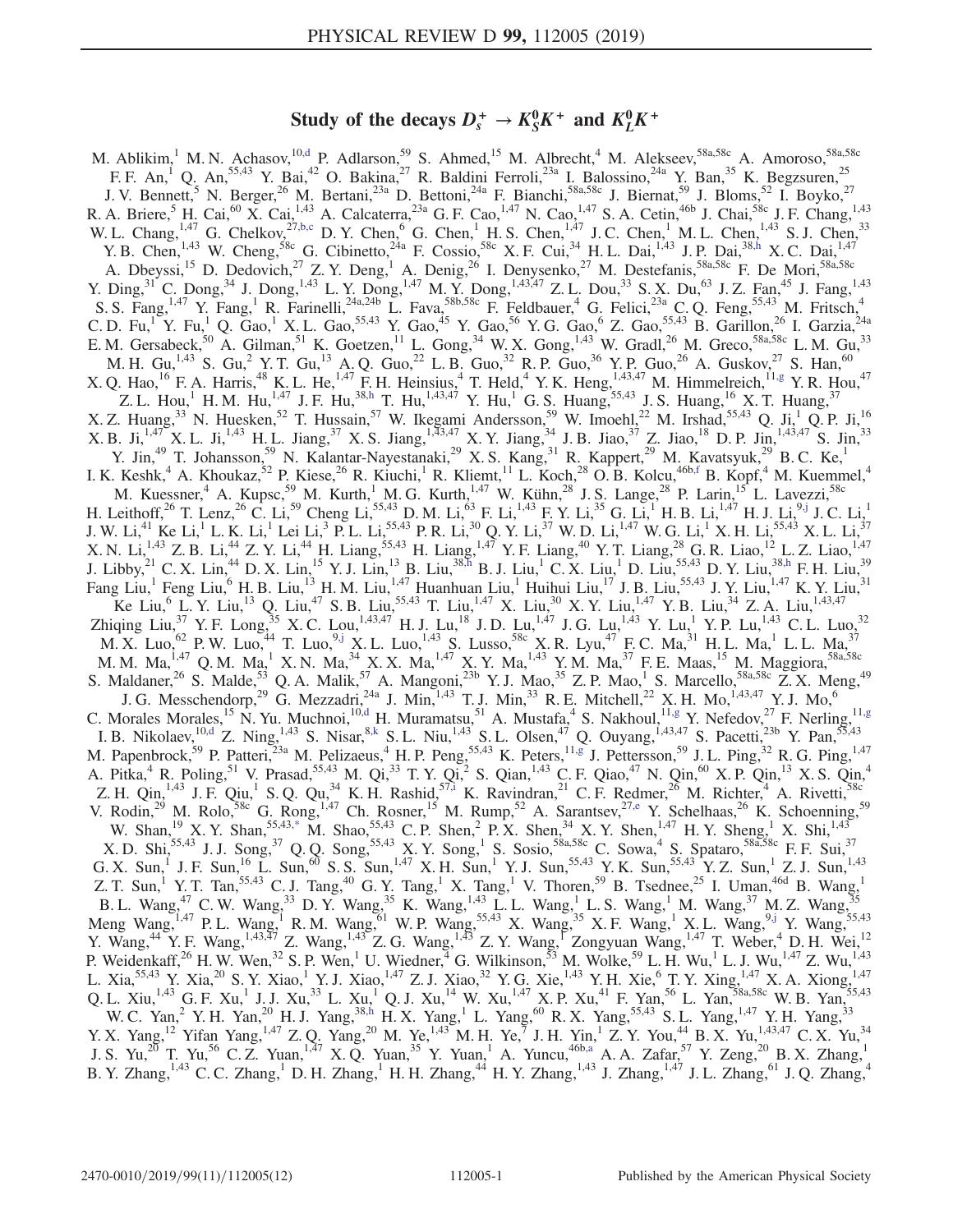J. W. Zhang,<sup>1,43,47</sup> J. Y. Zhang,<sup>1</sup> J. Z. Zhang,<sup>1,47</sup> K. Zhang,<sup>1,47</sup> L. Zhang,<sup>45</sup> S. F. Zhang,<sup>33</sup> T. J. Zhang,<sup>38[,h](#page-2-2)</sup> X. Y. Zhang,<sup>37</sup> Y. Zhang,<sup>55,43</sup> Y. H. Zhang,<sup>1,43</sup> Y. T. Zhang,<sup>55,43</sup> Yang Zhang,<sup>1</sup> Yao Zhang,<sup>1</sup> Yi Zhang,<sup>[9,j](#page-2-5)</sup> Yu Zhang,<sup>47</sup>

Z. H. Zhang,<sup>6</sup> Z. P. Zhang,<sup>55</sup> Z. Y. Zhang,<sup>60</sup> G. Zhao,<sup>1</sup> J. W. Zhao,<sup>1,43</sup> J. Y. Zhao,<sup>1,47</sup> J. Z. Zhao,<sup>1,43</sup> Lei Zhao,<sup>55,43</sup>

Ling Zhao,<sup>1</sup> M. G. Zhao,<sup>34</sup> Q. Zhao,<sup>1</sup> S. J. Zhao,<sup>63</sup> T. C. Zhao,<sup>1</sup> Y. B. Zhao,<sup>1,43</sup> Z. G. Zhao,<sup>55,43</sup>

A. Zhemchugov,  $^{27,b}$  $^{27,b}$  $^{27,b}$  B. Zheng,  $^{56}$  J. P. Zheng,  $^{1,43}$  Y. Zheng,  $^{35}$  Y. H. Zheng,  $^{47}$  B. Zhong,  $^{32}$  L. Zhou,  $^{1,43}$ 

L. P. Zhou,<sup>1,47</sup> Q. Zhou,<sup>1,47</sup> X. Zhou,<sup>60</sup> X. K. Zhou,<sup>47</sup> X. R. Zhou,<sup>55,43</sup> Xiaoyu Zhou,<sup>20</sup> Xu Zhou,<sup>20</sup> A. N. Zhu,<sup>1,47</sup>

J. Zhu,<sup>34</sup> J. Zhu,<sup>44</sup> K. Zhu,<sup>1</sup> K. J. Zhu,<sup>1,43,47</sup> S. H. Zhu,<sup>54</sup> W. J. Zhu,<sup>34</sup> X. L. Zhu,<sup>45</sup> Y. C. Zhu,<sup>55,43</sup> Y. S. Zhu,<sup>1,47</sup>

Z. A. Zhu, $^{1,47}$  J. Zhuang, $^{1,43}$  B. S. Zou,<sup>1</sup> and J. H. Zou<sup>1</sup>

(BESIII Collaboration)

<sup>1</sup>Institute of High Energy Physics, Beijing 100049, People's Republic of China  $\frac{2 \text{Poibana}}{2}$ 

 $^2$ Beihang University, Beijing 100191, People's Republic of China

 $3$ Beijing Institute of Petrochemical Technology, Beijing 102617, People's Republic of China

 ${}^{4}$ Bochum Ruhr-University, D-44780 Bochum, Germany

 ${}^{5}$ Carnegie Mellon University, Pittsburgh, Pennsylvania 15213, USA

 $^{6}$ Central China Normal University, Wuhan 430079, People's Republic of China

China Center of Advanced Science and Technology, Beijing 100190, People's Republic of China <sup>8</sup>

 $C<sup>8</sup>$ COMSATS University Islamabad, Lahore Campus, Defence Road,

Off Raiwind Road, 54000 Lahore, Pakistan<br><sup>9</sup>Fudan University, Shanghai 200443, People's Republic of China

<sup>10</sup>G.I. Budker Institute of Nuclear Physics SB RAS (BINP), Novosibirsk 630090, Russia <sup>11</sup>GSI Helmholtzcentre for Heavy Ion Research GmbH, D-64291 Darmstadt, Germany

<sup>11</sup>GSI Helmholtzcentre for Heavy Ion Research GmbH, D-64291 Darmstadt, Germany<br><sup>12</sup>Guangxi Normal University, Guilin 541004, People's Republic of China<br><sup>13</sup>Guangxi University, Nanning 530004, People's Republic of China<br><sup></sup>

 $^{23a}$ INFN Laboratori Nazionali di Frascati, I-00044 Frascati, Italy<br> $^{23b}$ INFN and University of Perugia, I-06100 Perugia, Italy

<sup>24a</sup>INFN Sezione di Ferrara, I-44122 Ferrara, Italy<br><sup>24b</sup>University of Ferrara, I-44122 Ferrara, Italy

<sup>25</sup>Institute of Physics and Technology, Peace Ave. 54B, Ulaanbaatar 13330, Mongolia<br><sup>26</sup>Johannes Gutenberg University of Mainz, Johann-Joachim-Becher-Weg 45, D-55099 Mainz, Germany<br><sup>27</sup>Joint Institute for Nuclear Researc

<sup>29</sup>KVI-CART, University of Groningen, NL-9747 AA Groningen, The Netherlands<br><sup>30</sup>Lanzhou University, Lanzhou 730000, People's Republic of China<br><sup>31</sup>Liaoning University, Shenyang 110036, People's Republic of China<br><sup>31</sup>Nanj

Beijing 100049, Hefei 230026, People's Republic of China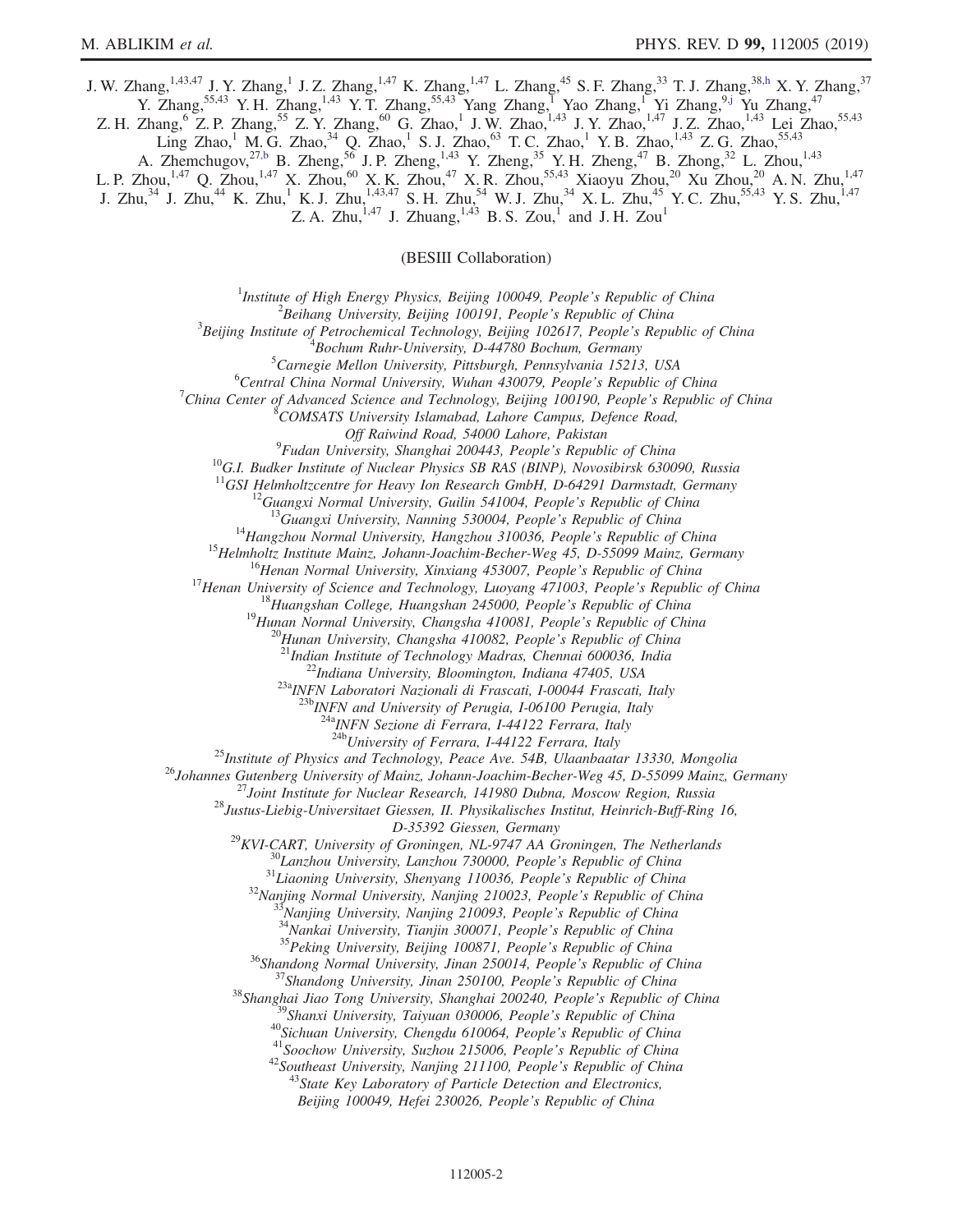<sup>44</sup> Sun Yat-Sen University, Guangzhou 510275, People's Republic of China<br>
<sup>45</sup> Tsinghua University, Beijing 10008A, People's Republic of China<br>
<sup>45</sup> Tsinghua University, Beijing 10008A, People's Republic of China<br>
<sup>465</sup>

<sup>60</sup>Wuhan University, Wuhan 430072, People's Republic of China<br><sup>61</sup>Xinyang Normal University, Xinyang 464000, People's Republic of China<br><sup>62</sup>Zhejiang University, Hangzhou 310027, People's Republic of China<br><sup>63</sup>Zhengzhou U

(Received 11 March 2019; published 12 June 2019)

Using an  $e^+e^-$  annihilation data sample corresponding to an integrated luminosity of 3.19 fb<sup>-1</sup> and collected at a center-of-mass energy  $\sqrt{s} = 4.178$  GeV with the BESIII detector, we measure the absolute branching fractions  $\mathcal{B}(D_s^+ \to K_S^0 K^+) = (1.425 \pm 0.038_{\text{stat.}} \pm 0.031_{\text{syst.}})\%$  and  $\mathcal{B}(D_s^+ \to K_L^0 K^+) =$  $(1.485 \pm 0.039_{stat.} \pm 0.046_{syst.})\%$ . The branching fraction of  $D_s^+ \to K_S^0 K^+$  is compatible with the world average and that of  $D_s^+ \to K_L^0 K^+$  is measured for the first time. We present the first measurement of the  $K_S^0 - K_L^0$  asymmetry in the decays  $D_s^+ \to K_{S,L}^0 K^+$ , and  $R(D_s^+ \to K_{S,L}^0 K^+) = \frac{B(D_s^+ \to K_S^0 K^+) - B(D_s^+ \to K_L^0 K^+)}{B(D_s^+ \to K_S^0 K^+) + B(D_s^+ \to K_L^0 K^+)}$  $\frac{1}{\mathcal{B}(D_s^+\to K_S^0K^+) + \mathcal{B}(D_s^+\to K_L^0K^+)}$  $(-2.1 \pm 1.9$ <sub>stat.</sub>  $\pm 1.6$ <sub>syst</sub>.)%. In addition, we measure the direct CP asymmetries  $A_{CP}(D_s^{\pm} \to K_S^0 K^{\pm})$  $(0.6 \pm 2.8_{\text{stat.}} \pm 0.6_{\text{syst.}})\%$  and  $A_{\text{CP}}(D_s^{\pm} \to K_L^0 K^{\pm}) = (-1.1 \pm 2.6_{\text{stat.}} \pm 0.6_{\text{syst.}})\%$ .

DOI: [10.1103/PhysRevD.99.112005](https://doi.org/10.1103/PhysRevD.99.112005)

<span id="page-2-0"></span><sup>[d](#page-0-3)</sup>Also at the Novosibirsk State University, Novosibirsk 630090, Russia.

<span id="page-2-4"></span><sup>†</sup>Also at Istanbul Arel University, 34295 Istanbul, Turkey.

<span id="page-2-3"></span>[g](#page-0-6) Also at Goethe University Frankfurt, 60323 Frankfurt am Main, Germany.

<span id="page-2-2"></span>[h](#page-0-7)<br>Also at Key Laboratory for Particle Physics, Astrophysics and Cosmology, Ministry of Education; Shanghai Key Laboratory for Particle Physics and Cosmology; Institute of Nuclear and Particle Physics, Shanghai 200240, People's Republic of Ch[i](#page-0-8)na.

<span id="page-2-7"></span><sup>1</sup>Also at Government College Women University, Sialkot—51310, Pun[j](#page-0-9)ab, Pakistan.

<span id="page-2-5"></span>Also at Key Laboratory of Nuclear Physics and Ion-beam Application (MOE) and Institute of Modern Physics, Fudan University, Shanghai 200443, People's Republic of China. [k](#page-0-3)

<span id="page-2-6"></span>Also at Harvard University, Department of Physics, Cambridge, Massachusetts 02138, USA.

Published by the American Physical Society under the terms of the [Creative Commons Attribution 4.0 International](https://creativecommons.org/licenses/by/4.0/) license. Further distribution of this work must maintain attribution to the author(s) and the published article's title, journal citation, and DOI. Funded by  $SCOAP<sup>3</sup>$ .

<span id="page-2-9"></span>[<sup>\\*</sup>](#page-0-0) Corresponding author.

<span id="page-2-10"></span>sh[a](#page-0-1)nxy@mail.ustc.edu.cn

<span id="page-2-1"></span><sup>&</sup>lt;sup>a</sup>Also at Bogazici University, 34342 Istan[b](#page-0-2)ul, Turkey.<br><sup>b</sup>Also at the Moscow Institute of Physics and Technology, Moscow 141700, Russia.

c Also at the Functional Electronics Laboratory, Tomsk State University, Tomsk 634050, Russia.

<span id="page-2-8"></span><sup>&</sup>lt;sup>[e](#page-0-4)</sup> Also at the NRC "Kurchatov Institute," PNPI, Gatchina 188300, Russia.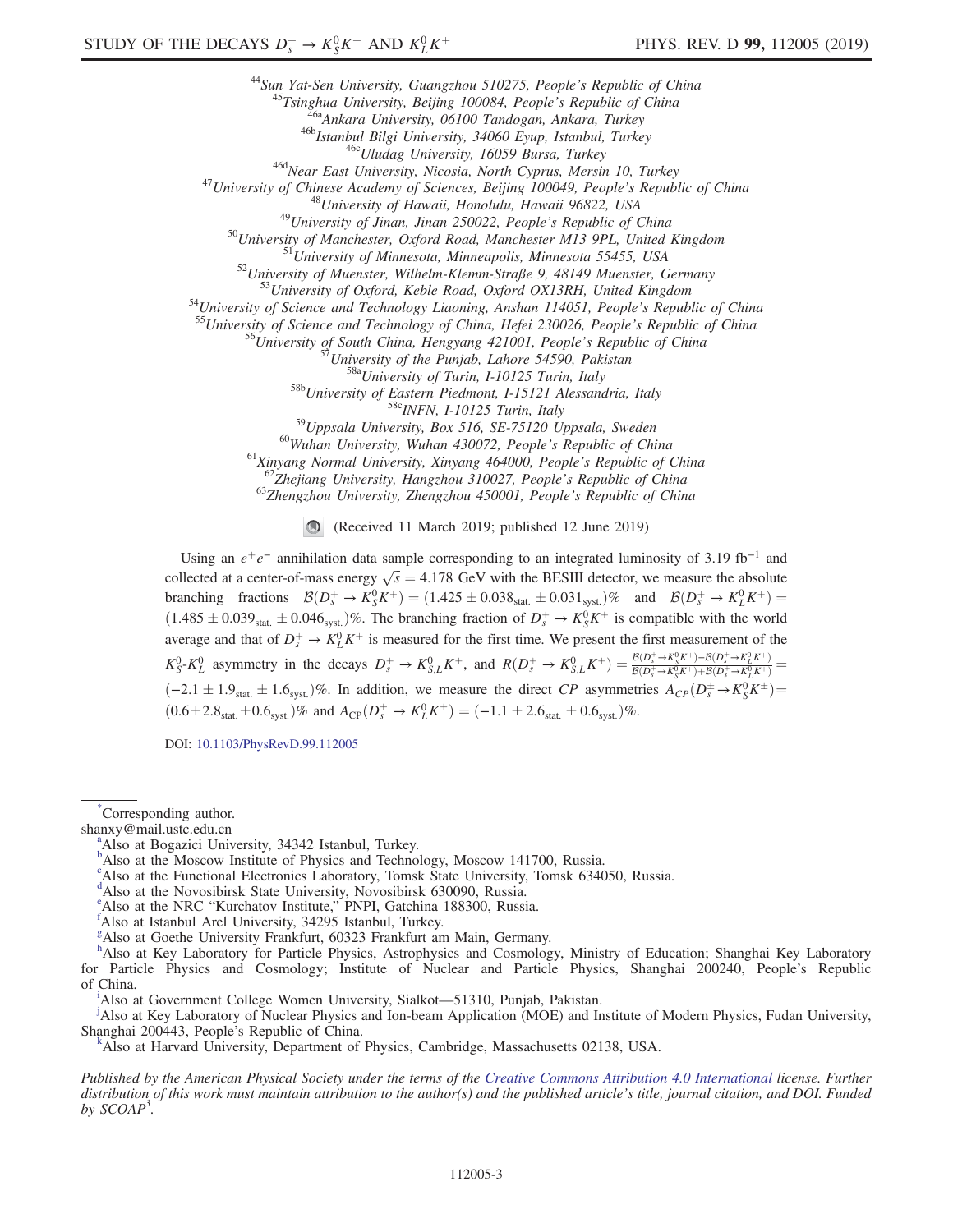### I. INTRODUCTION

Two-body hadronic decays of charmed mesons,  $D \rightarrow$  $P_1P_2$  (where  $P_{1,2}$  denotes a pseudoscalar meson), serve as an ideal environment to improve our understanding of the weak and strong interactions because of their relatively simple topology [\[1,2\]](#page-11-0). Charmed-meson decays into hadronic final states that contain a neutral kaon are particularly attractive. Bigi and Yamamoto [\[3\]](#page-11-1) first pointed out that the interference of the decay amplitudes of the Cabibbofavored (CF) transition  $D \to \bar{K}^0 \pi$  and the doubly-Cabibbosuppressed (DCS) transition  $D \to K^0 \pi$  can result in a measurable  $K_S^0 - K_L^0$  asymmetry

<span id="page-3-1"></span>
$$
R(D \to K_{S,L}^0 \pi) = \frac{\mathcal{B}(D \to K_S^0 \pi) - \mathcal{B}(D \to K_L^0 \pi)}{\mathcal{B}(D \to K_S^0 \pi) + \mathcal{B}(D \to K_L^0 \pi)}.
$$
 (1)

A similar asymmetry can be defined in  $D_s^+$  decays by replacing  $\pi$  with K. Additionally, as pointed out in Ref. [\[4\]](#page-11-2), the interference between CF and DCS amplitudes can also lead to a new CP violation effect, which is estimated to be of an order of 10<sup>-3</sup>. The measurement of  $K_S^0$ - $K_L^0$  asymmetries and CP asymmetries in charmed-meson decays with a neutral kaon provides insight into the DCS process, as well as information to explore  $D^0$ - $\bar{D}^0$  mixing, CP violation and SU(3) flavor-symmetry breaking effects in the charm sector [\[5,6\]](#page-11-3).

On the theory side, there are different phenomenological models which give predictions for the  $K_S^{\overline{0}}$ - $K_L^0$  asymmetries, such as: the topological-diagrammatic approach [\[2\]](#page-11-4) under the SU(3) flavor symmetry (DIAG) or incorporating the SU (3) breaking effects  $[SU(3)_{FB}]$  [7–[9\],](#page-11-5) the QCD factorization approach (QCDF) [\[10\],](#page-11-6) and the factorization-assisted topological-amplitude (FAT) [\[11\]](#page-11-7). The predicted  $K_S^0 - K_L^0$ asymmetries in charmed-meson decays from these different approaches, as well as the measured values reported by the CLEO Collaboration [\[12\]](#page-11-8), are summarized in Table [I](#page-3-0). Considering the large range of values predicted for the  $K_S^0$ - $K_L^0$  asymmetries, their measurements provide a crucial constraint upon models of the dynamics of charmed meson decays.

Experimentally,  $D^{+(0)}$  decays have been studied intensively in the past two decades [\[13\]](#page-11-9). However, existing measurements of charmed-strange meson decays suffer from poor precision due to the limited size of available data samples and a relatively small production cross section in  $e^+e^-$  annihilation [\[14\]](#page-11-10). The most recent measurement of  $\mathcal{B}(D_s^+ \to K_S^0 K^+) = (1.52 \pm 0.05_{stat.} \pm 0.03_{syst.})\%$  was reported by the CLEO Collaboration [\[15\];](#page-11-11) the result was obtained using a global fit to multiple decay modes reconstructed in an  $e^+e^-$  annihilation sample corresponding to an integrated luminosity of 586 pb<sup>−</sup><sup>1</sup> at a center-ofmass energy  $\sqrt{s} = 4.17$  GeV. The Belle Collaboration reported a measurement of the branching fraction  $\mathcal{B}(D_s^+ \to \mathbb{R})$  $\bar{K}^0 K^+$ ) (ignoring the contribution from  $K^0 K$ ) [\[16\]](#page-11-12) using a data sample corresponding to an integrated luminosity of 913 fb<sup>-1</sup> collected at  $\sqrt{s}$  around the  $\Upsilon(4S)$  and  $\Upsilon(5S)$ resonances. Neither  $\mathcal{B}(D_s^+ \to K_L^0 K^+)$  nor the corresponding  $K_S^0$ - $K_L^0$  asymmetry have been measured yet.

In this paper, measurements of the absolute branching fractions for the decays  $D_s^+ \to K_S^0 K^+$  and  $D_s^+ \to K_L^0 K^+$ , the  $K_S^0$ - $K_L^0$  asymmetry, and the corresponding CP asymmetries are performed using a sample of  $e^+e^-$  annihilation data collected at  $\sqrt{s} = 4.178$  GeV with the BESIII detector at the BEPCII. The data sample corresponds to an integrated luminosity of 3.19 fb<sup>-1</sup>. Throughout the paper, charge conjugation modes are implicitly implied, unless otherwise noted.

### II. BESIII DETECTOR AND MONTE CARLO SIMULATION

The BESIII detector is a magnetic spectrometer that operates at the BEPCII  $e^+e^-$  collider [\[17\]](#page-11-13). The detector has a cylindrical geometry that covers 93% of the  $4\pi$  solid angle and consists of several subdetectors. A main drift chamber (MDC) with 43 layers surrounding the beam pipe measures momenta and specific ionization of charged particles. Plastic scintillator time of flight counters (TOF), located outside of the MDC, provide chargedparticle identification information, and an electromagnetic calorimeter (EMC), consisting of 6240 CsI(Tl) crystals, detects electromagnetic showers. These subdetectors are immersed in a magnetic field of 1 T, produced by a superconducting solenoid, and are surrounded by a multilayered resistive-plate chamber (RPC) system interleaved in the steel flux return of the solenoid, providing muon identification. In 2015, BESIII was upgraded by replacing the two end-cap TOF systems with multigap RPCs, which achieve a time resolution of 60 ps [\[18\].](#page-11-14) A detailed description of the BESIII detector is presented in Ref. [\[19\]](#page-11-15).

<span id="page-3-0"></span>TABLE I. Predictions for  $K_S^0$ - $K_L^0$  asymmetries in charmed-meson decays from different phenomenological models and the CLEO measurements.

|                                  | <b>DIAG [7]</b>  | <b>DIAG</b> [8] | OCDF $[10]$    | $SU(3)_{FR}$ [9] | <b>FAT</b> [11] | <b>CLEO</b> [12]                                            |
|----------------------------------|------------------|-----------------|----------------|------------------|-----------------|-------------------------------------------------------------|
| $R(D^0 \to K_{S,I}^0 \pi^0)(\%)$ | 10.7             | 10.7            | 10.6           | $9^{+4}_{-2}$    | $11.3 \pm 0.1$  | $10.8 \pm 2.5$ <sub>stat.</sub> $\pm 2.4$ <sub>syst</sub> . |
| $R(D^+ \to K_{S,I}^0 \pi^+)(\%)$ | $-0.5 \pm 1.3$   | $-1.9 \pm 1.6$  | $-1.0 \pm 2.6$ | $\ldots$ .       | $2.5 \pm 0.8$   | $2.2 \pm 1.6$ <sub>stat.</sub> $\pm 1.8$ <sub>syst</sub> .  |
| $R(D_s^+ \to K_{S,L}^0 K^+)(\%)$ | $-0.22 \pm 0.87$ | $-0.8 \pm 0.7$  | $-0.8 \pm 0.7$ | $11^{+4}_{-14}$  | $1.2 \pm 0.6$   | $\cdots$                                                    |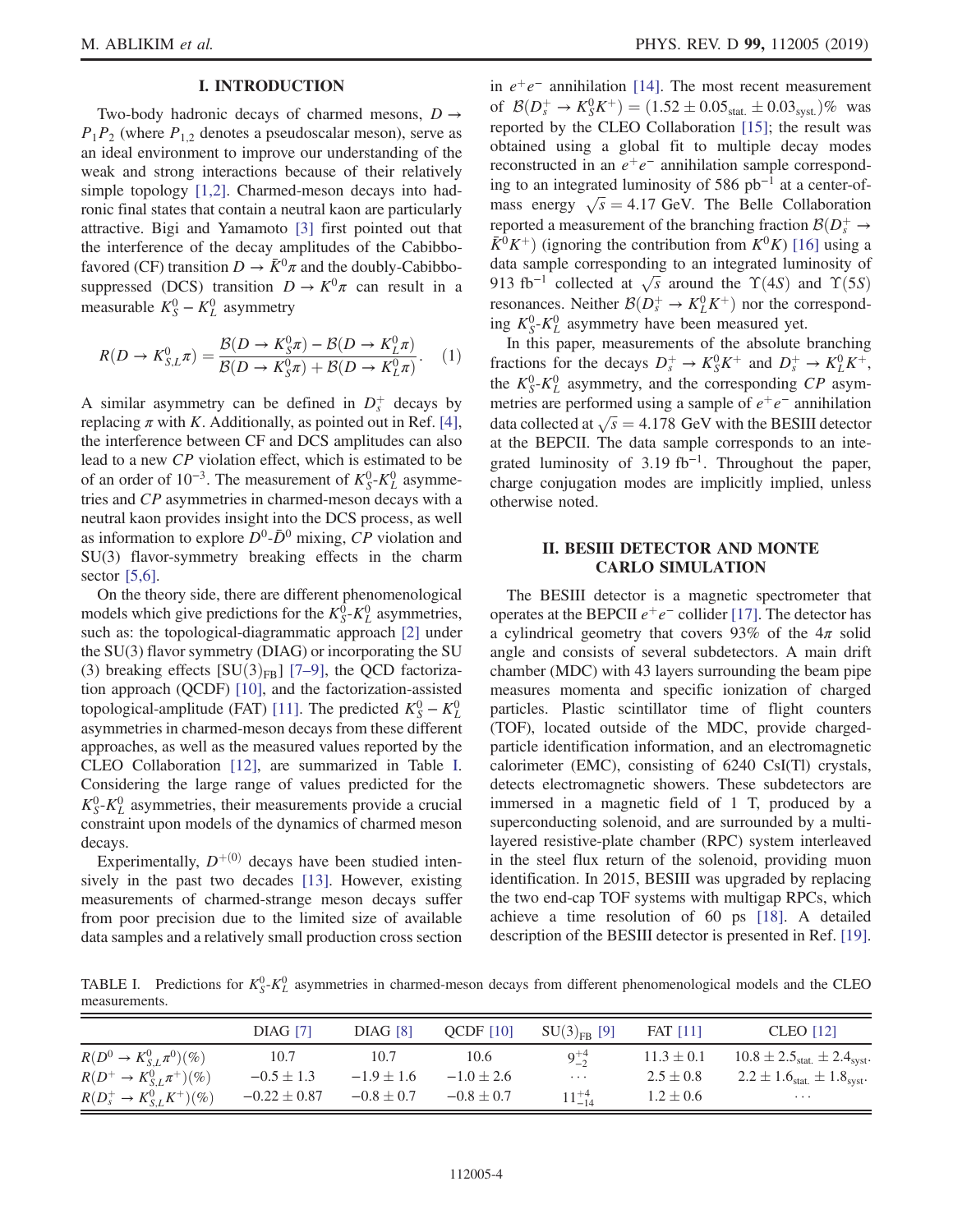| $\alpha$ or $\alpha$ is the contract of $\alpha$ or $\alpha$ in the signal side is increased in eq. |                  |                            |                                      |                                  |  |  |  |  |
|-----------------------------------------------------------------------------------------------------|------------------|----------------------------|--------------------------------------|----------------------------------|--|--|--|--|
| Tag mode                                                                                            | $N_{ST}$         | $\epsilon_{\text{ST}}$ (%) | $\epsilon_{\mathrm{DT}}^{K^0_S}$ (%) | $\epsilon_{MM^2}^{K^0_L}$ $(\%)$ |  |  |  |  |
| $K^+K^-\pi^-$                                                                                       | $141285 \pm 631$ | $42.15 \pm 0.03$           | $13.58 \pm 0.07$                     | $16.33 \pm 0.10$                 |  |  |  |  |
| $K^-\pi^+\pi^-$                                                                                     | $18051 \pm 575$  | $48.84 \pm 0.26$           | $16.35 \pm 0.08$                     | $19.73 \pm 0.12$                 |  |  |  |  |
| $\pi^+\pi^-\pi^-$                                                                                   | $40573 \pm 964$  | $56.05 \pm 0.18$           | $18.47 \pm 0.08$                     | $22.55 \pm 0.12$                 |  |  |  |  |
| $K^+K^-\pi^-\pi^0$                                                                                  | $41001 \pm 840$  | $10.61 \pm 0.03$           | $3.86 \pm 0.04$                      | $5.02 \pm 0.06$                  |  |  |  |  |
| $\pi^{-}\eta'_{\gamma\rho^{0}}$                                                                     | $26360 \pm 833$  | $35.33 \pm 0.16$           | $12.41 \pm 0.07$                     | $15.59 \pm 0.10$                 |  |  |  |  |
| $\rho^-\eta$                                                                                        | $32922 \pm 878$  | $16.65 \pm 0.06$           | $5.99 \pm 0.06$                      | $8.84 \pm 0.09$                  |  |  |  |  |
| $K_S^0 K^- \pi^+ \pi^-$                                                                             | $8081 \pm 283$   | $18.47 \pm 0.11$           | $6.16 \pm 0.05$                      | $7.72 \pm 0.07$                  |  |  |  |  |
| $K_S^0 K^+ \pi^- \pi^-$                                                                             | $15331 \pm 249$  | $21.44 \pm 0.06$           | $6.82 \pm 0.05$                      | $8.21 \pm 0.07$                  |  |  |  |  |
| $K_S^0 K^- \pi^0$                                                                                   | $11380 \pm 385$  | $16.97 \pm 0.12$           | $5.94 \pm 0.05$                      | $7.82 \pm 0.07$                  |  |  |  |  |
| $K_S^0 K_S^0 \pi^-$                                                                                 | $5015 \pm 164$   | $22.86 \pm 0.11$           | $6.95 \pm 0.05$                      | $8.98 \pm 0.07$                  |  |  |  |  |
| $\pi^-\eta$                                                                                         | $19050 \pm 512$  | $46.60 \pm 0.19$           | $16.06 \pm 0.07$                     | $21.99 \pm 0.13$                 |  |  |  |  |
| $\pi^{-}\eta^{\prime}_{\pi^{+}\pi^{-}\eta}$                                                         | $7694 \pm 137$   | $18.80 \pm 0.05$           | $6.16 \pm 0.05$                      | $8.45 \pm 0.08$                  |  |  |  |  |
| $\pi^-\eta_{\pi^+\pi^-\pi^0}$                                                                       | $5448 \pm 169$   | $22.30 \pm 0.11$           | $7.47 \pm 0.06$                      | $9.70 \pm 0.08$                  |  |  |  |  |

<span id="page-4-0"></span>TABLE II. Summary of the  $D_s^-$  ST yields, along with the ST and DT detection efficiencies for that decay mode. The uncertainty is statistical only. The decay branching fractions of subsequent decays in the ST side are not included in the efficiencies. The decay branching fraction of  $K_S^0 \to \pi^+ \pi^-$  in the signal side is included in  $\epsilon_{\text{DT}}^{K_S^0}$ .

The performance of the BESIII detector is evaluated using a GEANT4-based [\[20\]](#page-11-18) Monte Carlo (MC) program that includes a description of the detector geometry and simulates its response. In the MC simulation, the production of open charm processes directly produced via  $e^+e^$ annihilation are modeled with the generator CONEXC [\[21\]](#page-11-19), which includes the effects of the beam energy spread and initial-state radiation (ISR). The ISR production of vector charmonium states  $[\psi(3770), \psi(3686)$  and  $J/\psi]$  and the continuum processes  $(q\bar{q}, q = u, d, s)$  are incorporated in KKMC [\[22\].](#page-11-20) The known decay modes are generated using EVTGEN [\[23\]](#page-11-21), which assumes the branching fractions reported in Ref. [\[13\];](#page-11-9) the fraction of unmeasured decays of charmonium states is generated with LUNDCHARM [\[24\]](#page-11-22). The final-state radiation (FSR) from charged tracks is simulated by the PHOTOS package [\[25\].](#page-11-23) A generic MC sample with equivalent luminosity 35 times that of data is generated to study the background. It contains open charm processes, the ISR return to charmonium states at lower mass, and continuum processes (quantum electrodynamics and  $q\bar{q}$ ). The signal MC samples of 5.2 million  $e^+e^- \rightarrow$  $D_s^*$   $\pm D_s^{\mp}$  events are produced; in these samples the  $D_s^*$ decays into  $\gamma/\pi^0/e^+e^-D_s^{\pm}$ , while one  $D_s$  decays into a specific mode in Table [II](#page-4-0) and the other into the final states of interest  $K_S^0 K^{\pm}$  or  $K_L^0 K^{\pm}$ . The signal MC samples are used to determine the distributions of kinematic variables and estimate the detection efficiencies.

### III. DATA ANALYSIS

The cross section to produce  $e^+e^- \to D_s^{*\pm}D_s^{\mp}$  events at  $\sqrt{s} = 4.178 \text{ GeV}$  is  $(889 \pm 59_{\text{stat.}} \pm 47_{\text{syst.}})$  pb, which is one order of magnitude larger than that to produce  $e^+e^- \rightarrow D_s^+D_s^-$  events [\[14\].](#page-11-10) Furthermore, the decay

branching fraction  $\mathcal{B}(D_s^{*+} \to \gamma D_s^+)$  is  $(93.5 \pm 0.7)\%$  [\[13\]](#page-11-9). Therefore, in the data sample used,  $D_s^+$  candidates arise mainly from the process  $e^+e^- \rightarrow D_s^{*\pm}D_s^{\mp} \rightarrow \gamma D_s^{+}D_s^{-}$ , along with small fractions from the processes  $e^+e^- \rightarrow$  $D_s^{\ast \pm} D_s^{\mp} \to \pi^0 D_s^{\mp} D_s^-$  and  $e^+ e^- \to D_s^{\mp} D_s^-$ . The outline of the reconstruction is described first, with all details given later in this section.

In this analysis, a sample of  $D_s^-$  mesons is reconstructed first, which are referred to as "single tag (ST)" candidates. The ST candidates are reconstructed in 13 hadronic decay modes that are listed in Table [II](#page-4-0). The  $D_s^- \to K_S^0 K^-$  tag mode is not included to avoid double counting in  $D_s^+ \rightarrow$  $K_S^0 K^+$  measurement. Here,  $\pi^0$  and  $\eta$  candidates are reconstructed from a pair of photon candidates,  $K_S^0$  candidates are formed from  $\pi^+\pi^-$  pairs, and  $\rho^{\pm(0)}$  candidates are reconstructed from  $\pi^{\pm} \pi^{0(\mp)}$  pairs, unless otherwise indicated by a subscript.

In the sample of events with ST candidates, the process  $D_s^+ \rightarrow K_S^0 K^+$  is reconstructed by selecting a charged kaon and a  $K_S^0$  candidate from those not used to reconstruct the ST candidates, which is referred to as "double tag (DT)". To reconstruct the  $D_s^+ \to K_L^0 K^+$  decay, the photon from the decay  $D_s^{\ast \pm} \rightarrow \gamma D_s^{\pm}$  and the charged kaon from  $D_s^+$  decay are selected to determine the missing-mass-squared

$$
MM^2 = (P_{e^+e^-} - P_{D_s^-} - P_\gamma - P_{K^+})^2, \tag{2}
$$

where  $P_{e^+e^-}$  is the four-momentum of the  $e^+e^-$  initial state and  $P_i(i = D_s^-,\gamma,K^+)$  is the four-momentum of the corresponding particle.

<span id="page-4-1"></span>Ignoring the small contribution from the process  $e^+e^- \to D_s^+D_s^-$ , the numbers of ST ( $N_{\rm ST}^i$ ) and DT ( $N_{\rm DT}^i$ ) events, for a specific tag mode i, are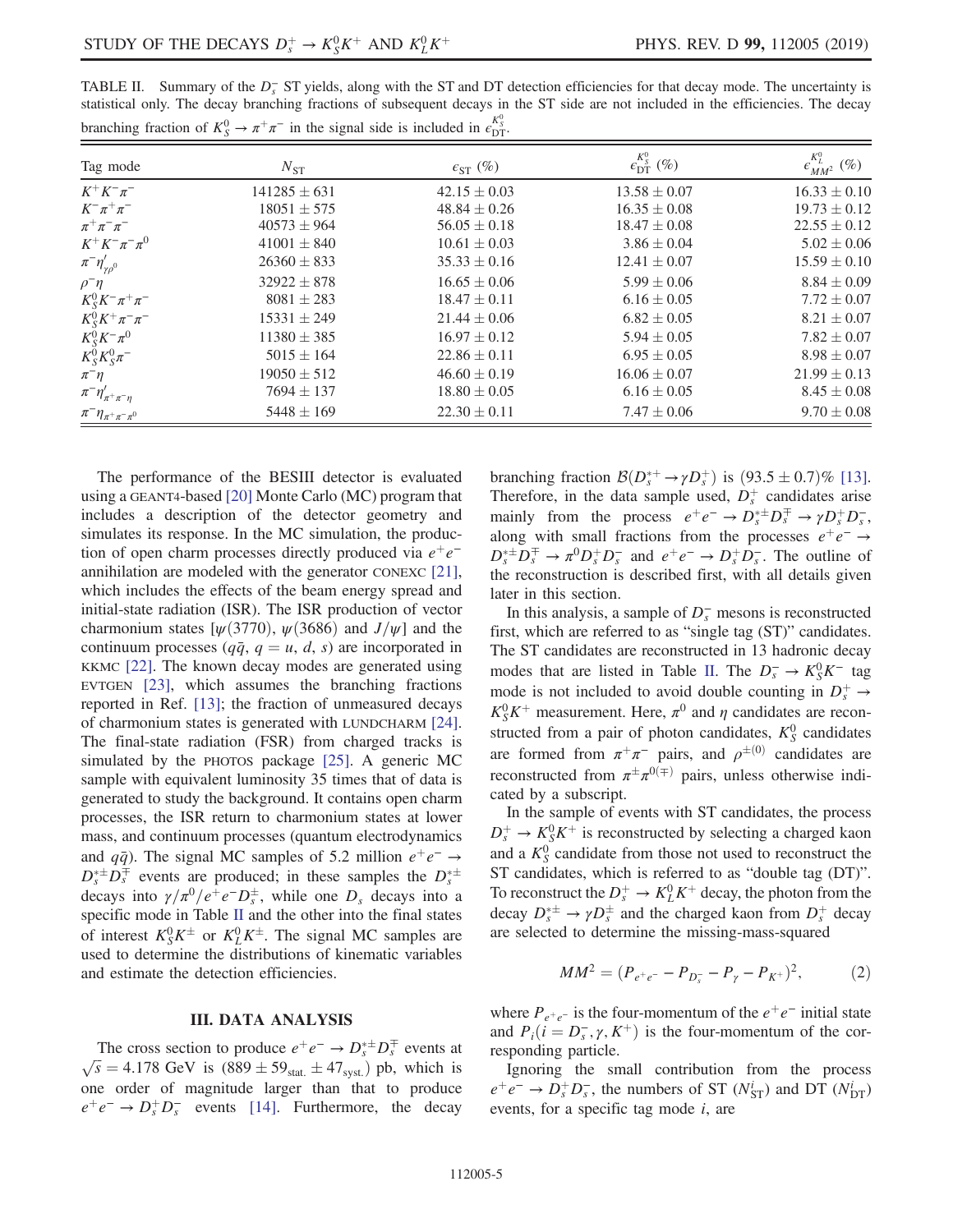$$
N_{\rm ST}^i = 2 \times N_{D_s^{* \pm} D_s^{\mp}} \times \mathcal{B}_{\rm tag}^i \times \epsilon_{\rm ST}^i,\tag{3}
$$

$$
N_{\rm DT}^i = 2 \times N_{D_s^{* \pm} D_s^{\mp}} \times \mathcal{B}_{\rm tag}^i \times \mathcal{B}_{\rm sig} \times \epsilon_{\rm DT}^i, \tag{4}
$$

<span id="page-5-0"></span>respectively. Here,  $N_{D_s^{*\pm}D_s^{\mp}}$  is the total number of  $e^+e^- \rightarrow$  $D_s^{\ast \pm} D_s^{\mp}$  events in the data sample,  $B_{\text{tag}}^i$  is the branching fraction for the *i*th ST decay mode, and  $B_{sig}$  is the branching fraction of the signal decay;  $\epsilon_{\text{ST}}^i$  and  $\epsilon_{\text{DT}}^i$  are the ST and DT detection efficiencies, respectively, which are evaluated from the signal MC samples corresponding to the *i*th tag mode. The value of  $\epsilon_{\text{DT}}^i$  includes the branching fraction  $\mathcal{B}(K_S^0 \to \pi^+\pi^-)$  of the signal side in the analysis of  $D_s^+ \rightarrow K_S^0 K^+$ . The factors of 2 in Eqs. [\(3\)](#page-4-1) and [\(4\)](#page-5-0) are the result of including charge-conjugated modes in the analysis. We combine Eqs. [\(3\)](#page-4-1) and [\(4\)](#page-5-0) for each of the 13 tag modes to obtain

$$
\mathcal{B}_{\text{sig}} = \frac{N_{\text{DT}}^{\text{tot}}}{\sum_{i} N_{\text{ST}}^{i} \times \epsilon_{\text{DT}}^{i} / \epsilon_{\text{ST}}^{i}},\tag{5}
$$

<span id="page-5-2"></span><span id="page-5-1"></span>where  $N_{\text{DT}}^{\text{tot}} = \sum_i N_{\text{DT}}^i$  is the total number of DT events.

### A. Selection of ST events

Good charged tracks, except for the daughter tracks of  $K_S^0$  candidates, are selected by requiring the track trajectory to approach the interaction point (IP) within  $\pm 10$  cm along the beam direction and within 1 cm in the plane perpendicular to the beam direction. In addition, the polar angle  $\theta$  between the direction of the charged track and the beam direction must be within the detector acceptance by requiring  $|\cos \theta|$  < 0.93. Charged particle identification (PID) is performed by combining the ionization-energy loss  $(dE/dx)$  measured by the MDC and the time-of-flight measured by the TOF system. Each charged track is characterized by the PID likelihood for the pion and kaon hypotheses, which are  $\mathcal{L}(\pi)$  and  $\mathcal{L}(K)$ , respectively. A pion (kaon) candidate is identified if it satisfies the condition  $\mathcal{L}(\pi) > \mathcal{L}(K)$   $[\mathcal{L}(K) > \mathcal{L}(\pi)].$ 

Good photon candidates are selected from isolated electromagnetic showers which have a minimum energy of 25 MeV in the EMC barrel region ( $|\cos\theta|$  < 0.8) or 50 MeV in the EMC end-cap region  $(0.86 < |cos\theta| < 0.92)$ . To reduce the number of photon candidates that result from noise and beam backgrounds, the time of the shower measured by the EMC is required to be less than 700 ns after the beam collision. The opening angle between a photon and the closest charged track is required to be greater than 10°, which is used to remove electrons, hadronic showers, and photons from FSR.  $\pi^0$  and  $\eta \to \gamma \gamma$ candidates are reconstructed from pairs of photon candidates that have an invariant mass within the intervals (0.115, 0.150) and  $(0.50, 0.57)$  GeV/ $c^2$ , respectively. To improve the momentum resolution, a kinematic fit is performed, constraining the  $\gamma\gamma$  invariant mass to its nominal value [\[13\]](#page-11-9); the  $\chi^2$  of the fit is required to be less than 20 to reject the combinatorial background.  $\eta \to \pi^+ \pi^- \pi^0$  candidates are selected by requiring the corresponding invariant mass to be within the interval  $(0.534, 0.560)$  GeV/ $c^2$ .

In order to improve the efficiency of the  $K_S^0$  selection,  $K_S^0$ candidates are reconstructed from tracks assumed to be pions without PID, and the daughter tracks are required to have a trajectory that approaches the IP to within  $\pm 20$  cm along the beam direction and  $|\cos \theta| < 0.93$ . The  $K_S^0$ candidates are formed by performing a vertex-constrained fit to all oppositely charged track pairs. To suppress combinatorial background, the  $\chi^2$  of the vertex fit is required to be less than 200 and a secondary vertex fit is performed to ensure that the  $K_S^0$  candidate originates from the IP. The flight length  $L$ , defined as the distance between the common vertex of the  $\pi^+\pi^-$  pair and the IP in the plane perpendicular to the beam direction, is obtained in the secondary vertex fit, and is required to satisfy  $L > 2\sigma_L$ , where  $\sigma_L$  is the estimated uncertainty on L; this criterion removes the combinatorial background formed from tracks originating from the IP. The four-momenta after the secondary vertex fit are used in the subsequent analysis. The  $K_S^0$  candidate is required to have a mass within the interval  $(0.487, 0.511) GeV/c^2$ .

 $\eta'$  candidates are reconstructed via the decay modes  $\gamma \rho^0$  and  $\pi^+ \pi^- \eta$  by requiring the corresponding invariant masses to be within the intervals (0.936, 0.976) and  $(0.944, 0.971)$  GeV/ $c^2$ , respectively. The  $\rho^0$  candidates are reconstructed from  $\pi^+\pi^-$  pairs that have a mass greater than 0.52 GeV/ $c^2$ . The  $\rho^{\pm}$  candidates are reconstructed from  $\pi^{\pm}\pi^{0}$  combinations that have an invariant mass within the interval  $(0.62, 0.92)$  GeV/ $c^2$ .

To suppress the background with  $D^*$  decay  $D^* \to \pi D$ , the momentum of charged and neutral pions is required to be greater than 100 MeV/c. For  $K^-\pi^+\pi^-$  ST candidates, the invariant mass of the  $\pi^+\pi^-$  pair is required to be outside the interval  $(0.478, 0.518)$  GeV/ $c^2$  to remove  $D_s^- \rightarrow$  $K_S^0 K^-$  decays. The ST  $D_s^-$  candidates are reconstructed via all the possible selected particle combinations.

The invariant mass of the system recoiling against the selected  $D_s^-$  is defined as

$$
M_{\rm rec} = \sqrt{(\sqrt{s} - \sqrt{p^2 + M_{D_s}^2})^2 - p^2},
$$
 (6)

where p is the momentum of the ST  $D_s^-$  candidate in  $e^+e^-$  CM frame, and  $M_{D_s}$  is the nominal mass of the  $D_s$ meson [\[13\].](#page-11-9)  $M_{\text{rec}}$  is required to be within the interval  $(2.05, 2.18)$  GeV/ $c<sup>2</sup>$ . For a specific ST mode, if there are multiple combinations satisfying the selection criteria, only the candidate with the minimum value of  $|M_{\text{rec}} - M_{D_s^*}|$  is retained for further analysis. These requirements also accept the events in which the ST  $D<sub>s</sub>$  comes from the decay of the primary  $D_s^*$ .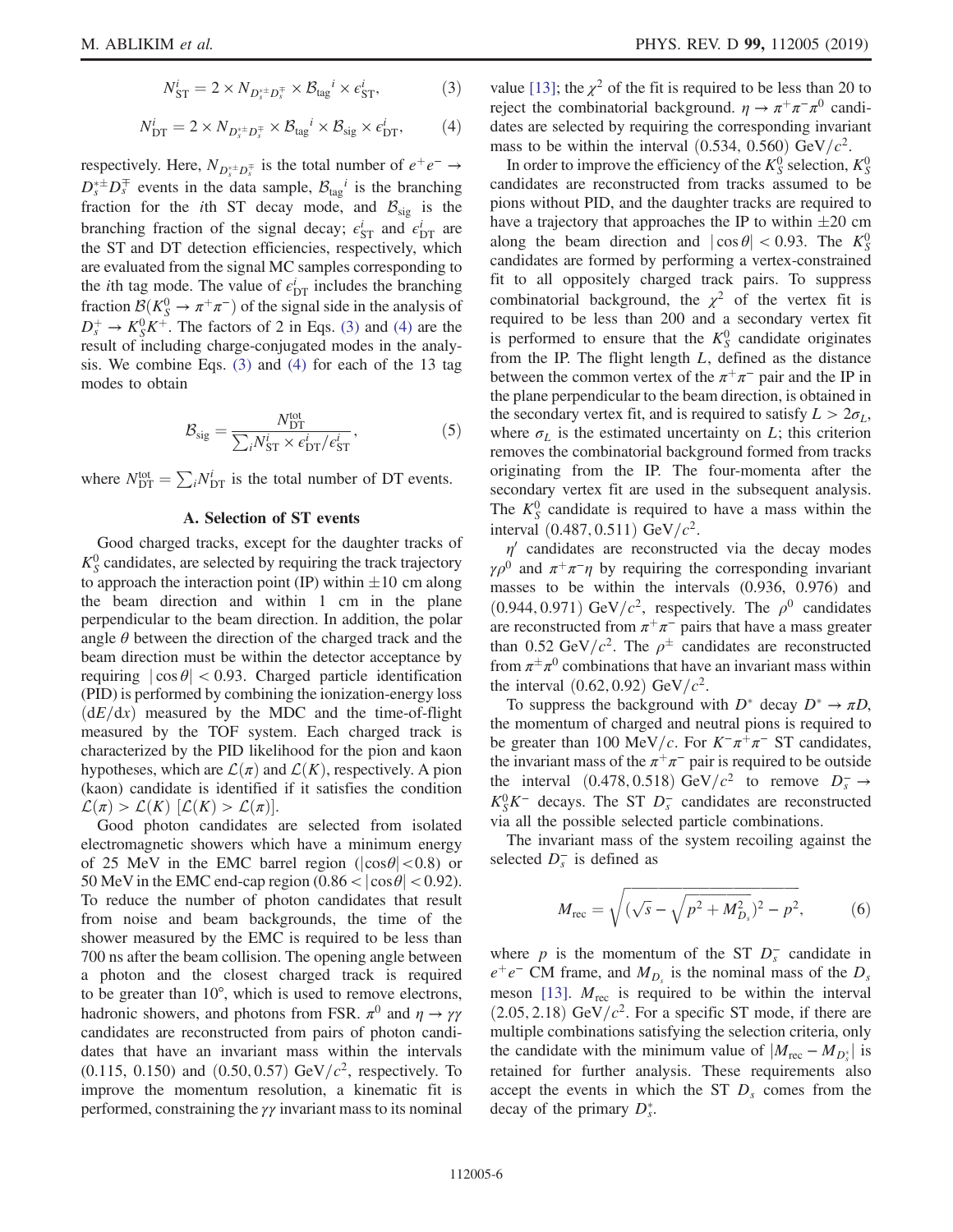<span id="page-6-0"></span>

FIG. 1. Fits to  $M<sub>tan</sub>$  distributions for each ST mode. The dots with error bars are data, the blue solid curves are the overall fit results, the red dashed curves are the signal, and the green dotted curves are the background.

To determine the ST yield, a binned maximum likelihood fit to the distribution of the  $D_s^-$  invariant mass  $M_{\text{tag}}$  is performed for each tag mode; the distributions and fit results are shown in Fig. [1.](#page-6-0) In the fit, the probability density function (PDF) that describes the signal is the shape of the signal MC distribution, taken as a smoothed histogram and convolved with a Gaussian function to account for any resolution difference between data and MC simulation. The background is described by a second- or third-order Chebyshev polynomial function. The ST yields determined by the fits, along with the corresponding  $\epsilon_{ST}^i$  estimated from the generic MC sample, are summarized in Table [II](#page-4-0).

## <span id="page-6-1"></span>B. Branching fraction measurement of  $D_s^+ \rightarrow K_S^0 K^+$

The signal decay  $D_s^+ \to K_S^0 K^+$  is reconstructed recoiling against the selected ST  $D_s^-$  candidate. We select a  $D_s^+ \rightarrow$  $K_S^0 K^+$  candidate if there is only one  $K_S^0$  candidate and one good track, which is identified as a kaon and has positive charge, recoiling against the ST  $D_s^-$  candidate;  $K^+$  and  $K_S^0$ candidates are selected by applying the selection criteria described in Sec. [III A](#page-5-1). In addition, to suppress combinatorial backgrounds, we reject events in which there are additional charged tracks that satisfy  $|\cos \theta|$  < 0.93 and approach the IP along the beam direction within  $\pm 20$  cm.

To determine the DT signal yield, a two-dimensional (2D) unbinned maximum likelihood fit is performed on the invariant mass of the  $K_S^0$  and  $K^+$   $(M_{K_S^0 K^+})$  vs  $M_{\text{tag}}$ distribution of selected events, which is summed over the 13 ST modes, as shown in Fig. [2](#page-7-0). In the fit, the total PDF is described by summing over the individual PDFs for the following signal and background components, where  $x$ represents  $\ddot{M}_{K^0_S K^+}$ , and y stands for  $M_{\text{tag}}$ .

(i) Signal:  $F_{sig}(x, y) \otimes G(x; \mu_x, \sigma_x) \otimes G(y; \mu_y, \sigma_y)$ 

 $F_{\text{sig}}(x, y)$  is a 2D function derived from the signal MC distribution by using a smoothed 2D histogram;  $G(x; \mu_x, \sigma_x)$  and  $G(y; \mu_y, \sigma_y)$  are Gaussian functions that compensate for any resolution difference between data and MC simulation for the variables  $M_{K_S^0 K^+}$  and  $M_{\text{tag}}$ , respectively. In the 2D fit, the parameters of  $G(x; \mu_x, \sigma_x)$  and  $G(y; \mu_y, \sigma_y)$  are fixed to the values determined by fitting the corresponding one-dimensional (1D) distributions.

(ii) BKGI:  $F_{BKGI}(x, y) \otimes G(y; \mu_v, \sigma_v)$ 

This PDF describes the background composed of a correctly reconstructed ST  $\overline{D_s}$  recoiling against a combinatorial background, which are distributed in the horizontal band in Fig. [2.](#page-7-0)  $F_{BKGI}(x, y)$  is derived from the distribution of this type of background in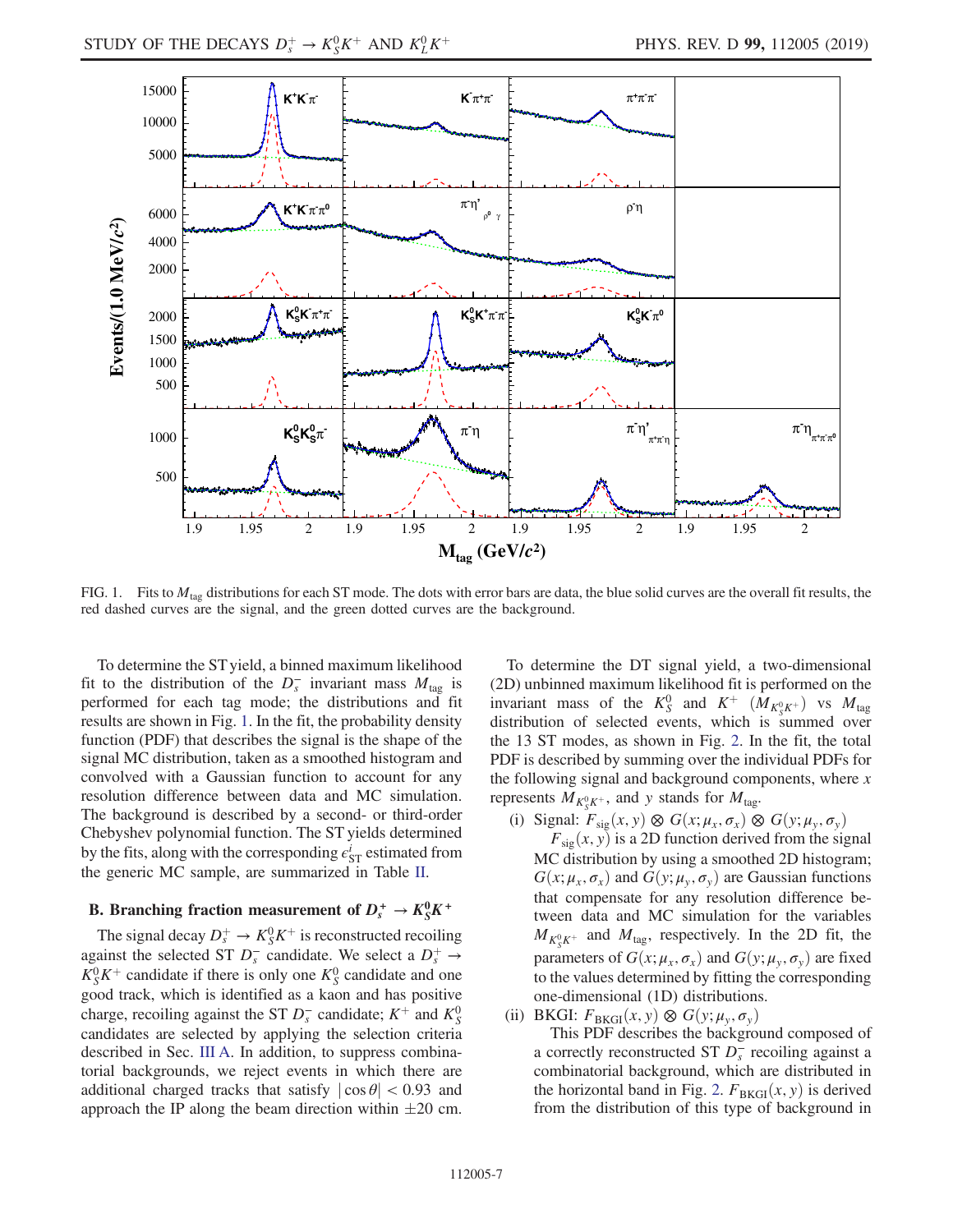<span id="page-7-0"></span>

FIG. 2. Distribution of  $M_{\text{tag}}$  vs  $M_{K_S^0 K^+}$  for  $D_s^+ \to K_S^0 K^+$ candidates in data, summed over the 13 tag modes.

the generic MC sample by using a kernel density estimation method (KEYS) [\[26\]](#page-11-24). The resolution function  $G(y; \mu_v, \sigma_v)$  is the same as that in the signal PDF.

(iii) BKGII:  $F_{BKGII}(x, y) \otimes G(x; \mu_x, \sigma_x)$ 

This PDF describes the background composed of an incorrectly reconstructed ST  $\overline{D_s}$  recoiling against a correctly reconstructed signal candidate, which are distributed in the vertical band in Fig. [2.](#page-7-0)  $F_{\text{BKGII}}(x, y)$ is derived from the distribution of this type of background in the generic MC sample by using KEYS. The resolution function  $G(x; \mu_x, \sigma_x)$  is the same as that in the signal PDF.

(iv) BKGIII:  $P_{\text{BKGIII}}(x) \times P_{\text{BKGIII}}(y)$ 

This PDF describes the combinatorial background composed of events in which neither the ST  $\overline{D_s}$  nor signal  $D_s^+$  candidate is correctly reconstructed. These background events do not have any peaking components in either variable. Therefore, BKGIII events are described by two independent secondorder polynomials,  $P_{\text{BKGIII}}(x)$  and  $P_{\text{BKGIII}}(y)$ , with their parameters determined by the fit to data.

The 2D fit gives a signal yield of  $1782 \pm 47$ , where the uncertainty is statistical. The  $M_{K^0_s K^+}$  and  $M_{\text{tag}}$  distributions for the data, with the projections of the fit results superimposed, are shown in Fig. [3.](#page-7-1) The corresponding DT detection efficiencies for the individual ST mode, obtained with the signal MC samples, are summarized in Table [II](#page-4-0). Using Eq. [\(5\),](#page-5-2) the branching fraction is determined to be  $\mathcal{B}(D_s^+ \to K_S^0 K^+) = (1.425 \pm 0.038_{\text{stat.}})\%$ .

### C. Branching fraction measurement of  $D_s^+ \rightarrow K_L^0 K^+$

The  $D_s^+ \to K_L^0 K^+$  candidates are reconstructed by requiring the event to have only one good track recoiling against the ST  $D_s^-$  candidate; the charged track is required to be identified as a kaon and have opposite charge

<span id="page-7-1"></span>

FIG. 3. (a) Distributions of  $M_{K^0_s K^+}$  and (b)  $M_{\text{tag}}$ , summed over the 13 tag modes, with the projection of the fit result superimposed. The data are shown as the black dots with error bars, the blue solid line is the total fit projection, the red short-dashed line is the projection of the signal component, the green long-dashed line is the projection of the BKGI component, the blue dotted line is the projection of the BKGII component, and the magenta dotted-dashed line is the projection of the BKGIII component. The residual  $\chi$  between the data and the total fit result, normalized by the uncertainty, is shown beneath the figures.

compared with ST  $D_s^-$ . The K<sup>+</sup> is selected with the criteria described in Sec. [III A.](#page-5-1) We further suppress combinatorial backgrounds by requiring no additional charged tracks that satisfy the requirements described in Sec. [III B](#page-6-1).

In this analysis, the ST and signal candidates are assumed to originate from the decay chain  $e^+e^- \rightarrow D_s^{\ast \pm} D_s^{\mp} \rightarrow$  $\gamma D_s^+ D_s^-$ , with one  $D_s^-$  decaying into any of ST modes, and the other decaying into  $K^0_L K^+$ . We reconstruct the  $K^0_L$ candidate using a kinematic fit that applies constraints arising from the masses of the ST  $D_s^-$  candidate, the signal  $D_s^+$  candidate, the intermediate state  $D_s^{*\pm}$ , and the initial four-momenta of the event. In the kinematic fit, the  $K<sub>L</sub><sup>0</sup>$ signal candidate is treated as a missing particle whose fourmomentum is determined by the fit. The fit is performed to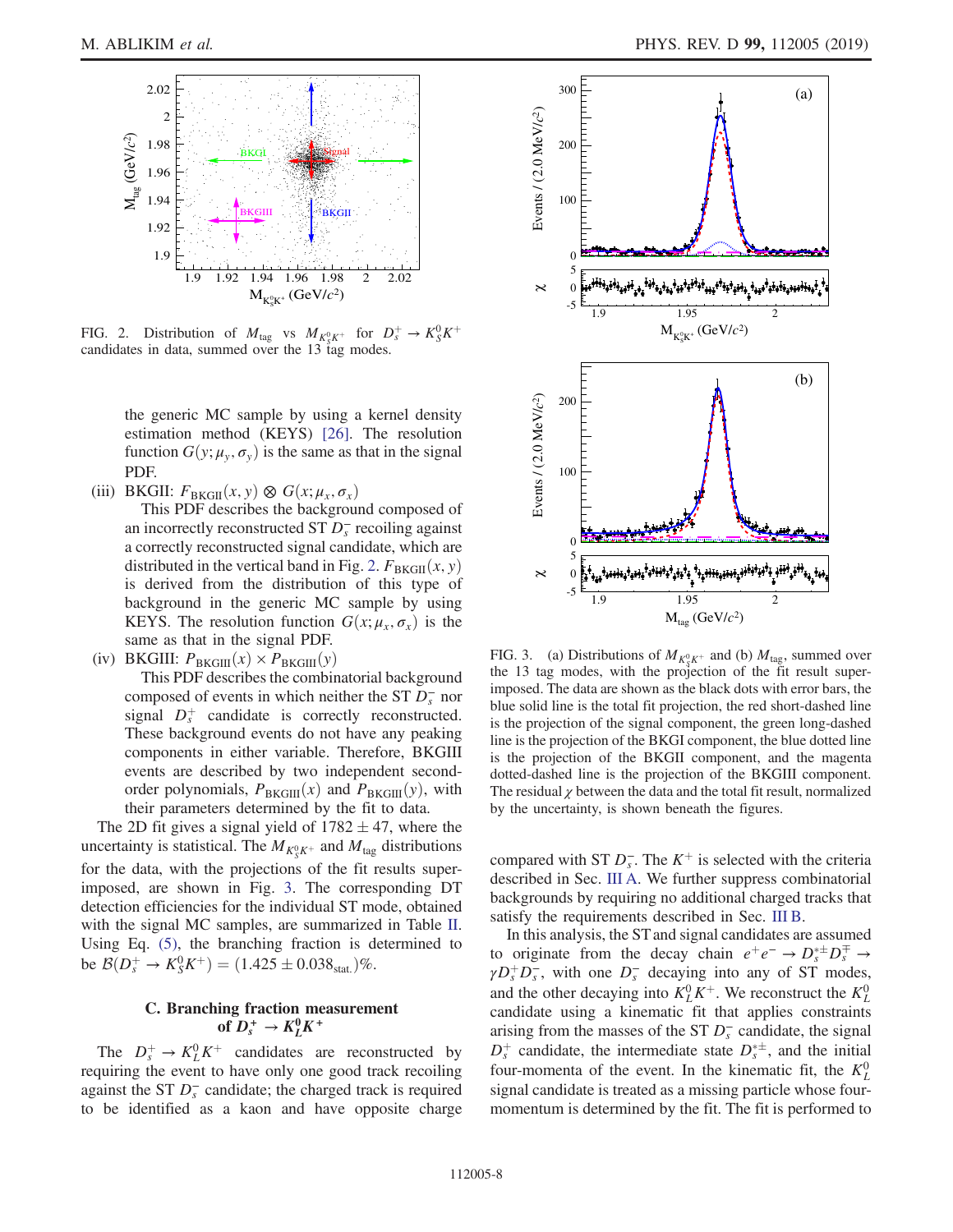<span id="page-8-0"></span>

FIG. 4. Distribution of  $MM^2$  summed over 13 tag modes with the fit result superimposed. The data are shown as the dots with error bars, the blue solid line is the total fit result, the red shortdashed line is the signal component of the fit, the magenta dotteddashed line is the component of the peaking background from  $D_s^+ \rightarrow K_S^0 K^+$  decays, the grey dotted line is the component of the peaking background from  $D_s^+ \rightarrow \eta K^+$  decays, and the green long-dashed line is the nonpeaking background component. The residual  $\chi$  between the data and the total fit result, normalized by the uncertainty, is shown beneath the figures.

select the  $\gamma$  candidate from the decay  $D_s^{*\pm} \to \gamma D_s^{\pm}$  under two different hypotheses that constrain either the invariant mass of the selected  $\gamma$  and signal  $D_s^+$  or the selected  $\gamma$  and the ST  $D_s^-$  to the nominal mass of the  $D_s^{*-}$  meson; the hypothesis that results in the minimum value of  $\chi^2$  is assumed to be the correct topology. If there are multiple photon candidates, which are not used to reconstruct the ST candidate, the fit is repeated for each candidate and the photon that results in the minimum value of the  $\chi^2$  is retained for further analysis. For each event, the fourmomentum of the missing particle assumed in the kinematic fit is used to determine the  $MM^2$  of the  $K^0_L$ candidate. In order to reduce combinatorial background,  $\chi^2$  < 40 is required. To further suppress background with multiple photons, we reject those events with additional photons which have an energy larger than 250 MeV and an opening angle with respect to the direction of the missing particle greater than 15°.

To determine the signal yield, an unbinned maximum likelihood fit is performed on the  $MM^2$  distribution of selected events from all 13 ST modes combined, as shown in Fig. [4.](#page-8-0) In the fit, three components are included: signal, peaking, and nonpeaking backgrounds. The PDFs of these components are described below, where x represents  $MM^2$ .

(i) Signal:  $F_{sig}(x) \otimes G(x; \mu'_x, \sigma'_x)$ 

 $F_{sig}(x)$  is derived from the signal MC distribution as a smoothed histogram, and  $G(x; \mu'_x, \sigma'_x)$  is a Gaussian function that accounts for any resolution difference between data and MC simulation.

The value of  $\sigma'_{x}$  is fixed in the data fit to the value obtained from a fit to the  $MM^2$  distribution obtained from a  $D_s^+ \to K_S^0 K^+$  control sample where the  $K_S^0$  is ignored in the reconstruction.

(ii) Peaking background:  $F_{\text{bkg}}^{K_S^0(\eta)}(x) \otimes G(x; \mu'_x, \sigma'_x)$ 

 $F_{\text{bkg}}^{K_{\text{S}}^{0}(\eta)}(x)$  is derived from the distribution of  $D_s^+ \to K_S^0 K^+$   $(D_s^+ \to \eta K^+)$  MC simulated events by using a smoothed histogram. These events form a peaking background if the  $K_S^0$  or  $\eta$  is not reconstructed. Here,  $G(x; \mu'_x, \sigma'_x)$  is the Gaussian resolution function, whose parameters are the same as those used in the signal PDF. The expected yields of  $D_s^+ \to K_S^0 K^+$  and  $D_s^+ \to \eta K^+$  are fixed to 263 and 57, respectively. The expected peaking background yields are estimated by using the equation  $N_{MM^2}^{\text{data}} = N_{\text{DT}}^{\text{data}} \times \epsilon_{MM^2}^{\text{MC}} / \epsilon_{\text{DT}}^{\text{MC}}$ , where  $N_{MM^2}^{\text{data}}$  is the number of expected peaking background events and  $N_{\text{DT}}^{\text{data}}$  is the yield of  $D_s^+ \rightarrow K_S^0 K^+$  or  $D_s^+ \rightarrow$  $K^+\eta$  selected by using the DT method. Here,  $\epsilon_{MM^2}^{MC}$ and  $\epsilon_{\mathrm{DT}}^{\mathrm{MC}}$  are the detection efficiencies of the nominal analysis and the DT method for each mode, respectively; these are estimated from MC simulation samples. The uncertainties of estimated event numbers for  $D_s^+ \to K_S^0 K^+$  and  $D_s^+ \to \eta K^+$  are 19 and 12, which will be used in the systematic uncertainty study.

(iii) Nonpeaking background:  $P(x)$ 

 $P(x)$  is a function to describe the combinatorial background, which is not expected to peak in the  $MM^2$  distribution.  $P(x)$  is a second-order polynomial function whose parameters are determined from the fit to data.

The fit to the  $MM^2$  distribution is shown in Fig. [4](#page-8-0). The signal yield determined by the fit is  $2349 \pm 61$  events, where the uncertainty is statistical. Using Eq. [\(5\)](#page-5-2), the branching fraction is calculated to be  $\mathcal{B}(D_s^+ \to K_L^0 K^+)$  =  $(1.485 \pm 0.039<sub>stat.</sub>)\%$ , where the DT detection efficiencies  $\epsilon_{MM^2}^{K^0_L}$  used are summarized in Table [II;](#page-4-0) the values of  $\epsilon_{MM^2}^{K^0_L}$ are estimated from signal MC samples.

### D. Asymmetry measurement

By using the measured branching fractions and Eq. [\(1\)](#page-3-1) the  $K_S^0$ - $K_L^0$  asymmetry is determined to be

$$
R(D_s^+ \to K_{S,L}^0 K^+) = (-2.1 \pm 1.9_{\text{stat.}})\%.
$$
 (7)

<span id="page-8-1"></span>To determine the direct CP violation, we also measure the branching fractions for the  $D_s^+$  and  $D_s^-$  decays separately, using the same methodology as the combined branching fraction measurement. The direct CP asymmetry is defined as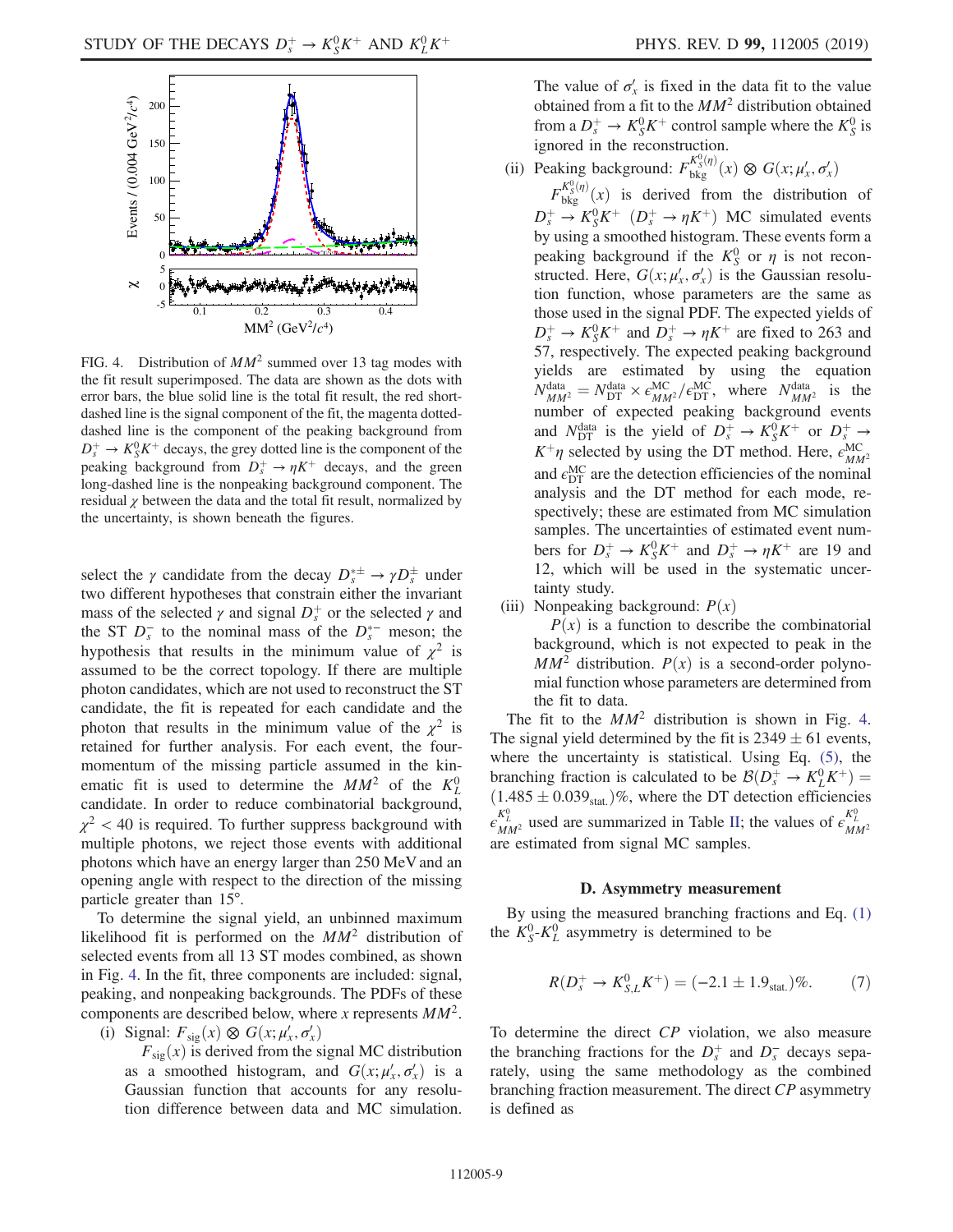$$
A_{\rm CP}(D_s^{\pm} \to f) = \frac{\mathcal{B}(D_s^+ \to f) - \mathcal{B}(D_s^- \to \bar{f})}{\mathcal{B}(D_s^+ \to f) + \mathcal{B}(D_s^- \to \bar{f})},\quad (8)
$$

which leads to the measurements

$$
A_{\rm CP}(D_s^{\pm} \to K_S^0 K^{\pm}) = (0.6 \pm 2.8_{\rm stat.})\%,\tag{9}
$$

$$
A_{\rm CP}(D_s^{\pm} \to K_L^0 K^{\pm}) = (-1.1 \pm 2.6_{\rm stat.})\%, \qquad (10)
$$

for the two signal modes.

### IV. SYSTEMATIC UNCERTAINTY

For the absolute branching fractions, which are determined according to Eq.  $(5)$ , the systematic uncertainties are associated with  $N_{\text{ST}}^i$ ,  $N_{\text{DT}}^{\text{tot}}$ , and the corresponding ratio of detection efficiencies  $(\epsilon_{\text{DT}}^i/\epsilon_{\text{ST}}^i)$ . One of the advantages of the DT method is that most of the systematic uncertainties associated with selection criteria for the ST side reconstruction cancel. However, there is some residual uncertainty due to the different decay topologies between DT and ST events; this is referred to as "tag-side bias," and its effect is considered as one of the systematic uncertainties. For the  $R(D_s^+)$  and  $A_{\text{CP}}$  measurements, the systematic uncertainties are calculated by propagating corresponding branching fraction uncertainties from different sources taking into account that some of the uncertainties cancel due to the fact that these observables are ratios as defined in Eqs. [\(1\)](#page-3-1) and [\(8\)](#page-8-1).

Table [III](#page-9-0) summarizes the relative uncertainties on the absolute branching fraction and the absolute uncertainties for the asymmetries. The total systematic uncertainties are calculated as the sum in quadrature of individual contributions by assuming the sources are independent of one another.

The  $K^+$  and  $K^-$  tracking efficiencies are studied using a control sample of  $e^+e^- \rightarrow K^+K^-\pi^+\pi^-$  events; the efficiency is calculated as a function of the transverse momentum of the particles. The average efficiency difference between data and MC is computed to be 0.5% by weighting the efficiency difference found in the control sample according to the transverse momentum of the kaon in signal MC samples. This is assigned as the systematic uncertainty from this source.

The  $K^+$  and  $K^-$  PID efficiencies are studied using a control sample of  $D_s^+ \to K^+K^-\pi^+, D^0 \to K^-\pi^+$  and  $D^0 \to$  $K^-\pi^-\pi^+\pi^+$  events; the efficiency is calculated as a function of the momentum of the particle. The average efficiency difference between data and MC is computed to be 0.5% by weighting the efficiency difference found in the control sample according to the momentum of the kaon in signal MC samples, and this is assigned as the systematic uncertainty from this source.

The  $K_S^0$  reconstruction efficiency has been studied using control samples of  $J/\psi \to K^*(892)^\mp K^\pm$  and  $J/\psi \to$  $\phi K_S^0 K^{\pm} \pi^{\mp}$  in different momentum intervals [\[27\].](#page-11-25) The efficiency difference between data and MC is computed to be 1.5%, which is assigned as the systematic uncertainty from this source.

The systematic uncertainty associated with the photon selection efficiency and the kinematic fit in the study of  $D_s^+ \rightarrow K_L^0 K^+$  is estimated from the control sample  $D_s^+ \to K^+ K^- \pi^+$ . The same kinematic fit as that used on the data is performed by assuming the  $K^-\pi^+$  system is missing. The efficiency difference found between data and MC simulation, 2.0%, is taken as the systematic uncertainty.

The systematic uncertainties associated with the requirements on the energy of additional photons and the number of extra charged tracks are estimated from the control sample  $D_s^+ \to K^+ K^-\pi^+$ . The efficiency differences

<span id="page-9-0"></span>TABLE III. Summary of relative systematic uncertainties (%) of the branching fraction measurements and the absolute systematic uncertainties (%) of the  $A_{\text{CP}}$  and  $R(D_s^+)$  measurements.

| Source                                        |                         |          |                         | $\mathcal{B}(D_s^+\to K_S^0 K^+)$ $\mathcal{B}(D_s^+\to K_L^0 K^+)$ $R(D_s^+\to K_{S,L}^0 K^+)$ $A_{\rm CP}(D_s^+\to K_S^0 K^+)$ $A_{\rm CP}(D_s^+\to K_L^0 K^+)$ |                         |
|-----------------------------------------------|-------------------------|----------|-------------------------|-------------------------------------------------------------------------------------------------------------------------------------------------------------------|-------------------------|
| $K^+/K^-$ tracking                            | 0.5                     | 0.5      | $\cdots$                | 0.4                                                                                                                                                               | 0.4                     |
| $K^+/K^-$ PID                                 | 0.5                     | 0.5      | $\cdots$                | 0.4                                                                                                                                                               | 0.4                     |
| $K_{s}^{0}$ reconstruction                    | 1.5                     | $\cdots$ | 0.7                     | $\cdots$                                                                                                                                                          | $\cdot$ $\cdot$ $\cdot$ |
| Photon selection and kinematic fit.           | .                       | 2.0      | 1.0                     | $\cdot$ $\cdot$ $\cdot$                                                                                                                                           | $\cdot$ $\cdot$ $\cdot$ |
| Extra photon energy requirement               | $\cdots$                | 0.6      | 0.3                     | $\cdots$                                                                                                                                                          | $\cdots$                |
| Extra charged track requirement               | $0.6^{\circ}$           | 0.6      | .                       | $\cdots$                                                                                                                                                          | $\cdots$                |
| ST $M(D_s)$ fit                               | 0.9                     | 0.9      | $\cdot$ $\cdot$ $\cdot$ | $\cdots$                                                                                                                                                          | $\cdots$                |
| DT fit                                        | 0.8                     | $\cdots$ | 0.4                     | $\cdots$                                                                                                                                                          | $\cdots$                |
| $MM^2$ fit                                    | $\cdots$                | 1.5      | 0.7                     | $\cdots$                                                                                                                                                          | $\cdots$                |
| MC statistics                                 | 0.3                     | 0.3      | 0.2                     | 0.2                                                                                                                                                               | 0.2                     |
| Effect of $\mathcal{B}(D_s^* \to \gamma D_s)$ | $\cdots$                | 0.7      | 0.3                     | $\cdots$                                                                                                                                                          | $\cdot$ $\cdot$ $\cdot$ |
| Effect of $e^+e^- \rightarrow D_s^+D_s^-$     | $\cdot$ $\cdot$ $\cdot$ | 0.4      | 0.2                     | $\cdot$ $\cdot$ $\cdot$                                                                                                                                           | $\cdots$                |
| Tag-side bias                                 | 0.3                     | 0.5      | 0.3                     | $\cdots$                                                                                                                                                          | $\cdots$                |
| Total                                         | 2.2                     | 3.1      | 1.6                     | 0.6                                                                                                                                                               | 0.6                     |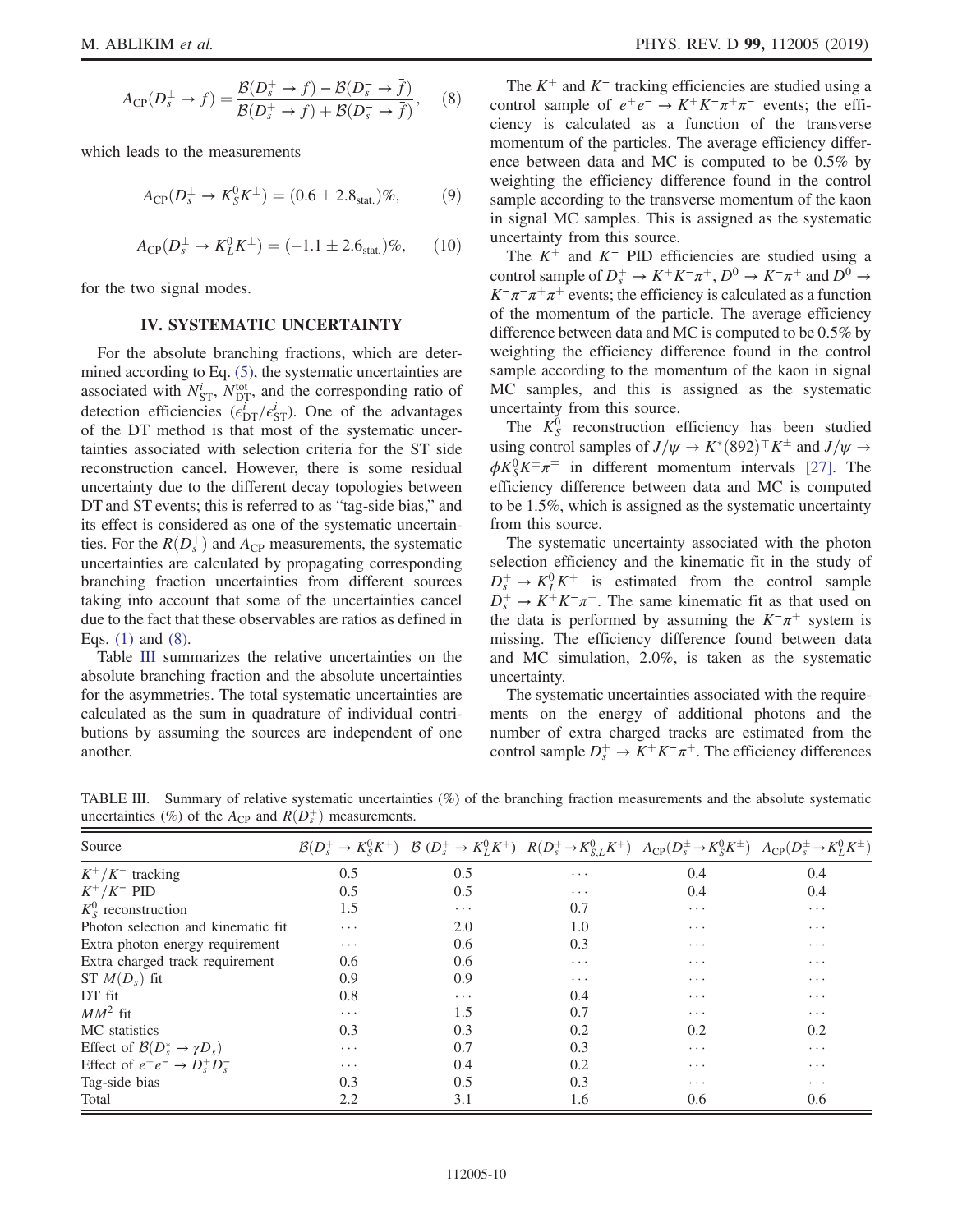between data and MC simulation for these two requirements are both 0.6%, which are assigned as the systematic uncertainties from these sources.

The uncertainty related to the limited sizes of MC samples is 0.3% for both  $D_s^+ \to K_S^0 K^+$  and  $D_s^+ \to K_L^0 K^+$ .

The uncertainties associated with ST, DT, and  $MM^2$  fits are studied by changing the signal and background PDFs, as well as the fit interval; each change is applied separately. Furthermore, in the  $MM^2$  fit, the effect of the assumed peaking background yields is estimated by changing the fixed numbers of events by  $\pm 1\sigma$ . The systematic uncertainties related to the ST, DT, and  $MM^2$  fit procedure are 0.9%, 0.8% and 1.5%, respectively; these are the sums in quadrature of the relative changes of signal yield that result from each individual change to the fit procedure.

As discussed previously, the selected ST  $D_s^-$  sample is dominated by the process  $e^+e^- \to D_s^{\ast \pm} D_s^{\mp} \to \gamma D_s^{\mp} D_s^-$ , but there is a small contribution from the processes  $e^+e^- \rightarrow$  $D_s^{\ast \pm} D_s^{\mp} \rightarrow \pi^0 D_s^{\mp} D_s^-$  and  $e^+ e^- \rightarrow D_s^{\mp} D_s^-$ . In the analysis of  $D_s^+ \rightarrow K_S^0 K^+$ , detailed MC studies indicate that  $\epsilon_{\text{DT}}^i / \epsilon_{\text{ST}}^i$  is almost the same for the three processes, since distributions of the kinematic variables are similar and no kinematic fit is performed in the DT selection. Thus, the effect from including  $e^+e^- \to D_s^{*\pm}D_s^{\mp} \to \pi^0 D_s^+D_s^-$  and  $e^+e^- \to$  $D_s^+ D_s^-$  processes is negligible in the absolute branching fraction measurement. In the analysis of  $D_s^+ \to K^0_L K^+$ , the kinematic fit is performed under the hypothesis that the event is  $e^+e^- \to D_s^{*\pm}D_s^{\mp} \to \gamma D_s^+D_s^-$ , and the MC studies indicate that the contribution of  $e^+e^- \rightarrow D_s^{\ast \pm} D_s^{\mp} \rightarrow$  $\pi^0 D_s^+ D_s^-$  and  $e^+e^- \to D_s^+ D_s^-$  in signal events can be neglected. Thus, the uncertainty of the branching fraction  $\mathcal{B}(D_s^{*+} \to \gamma D_s^+)$  [\[13\]](#page-11-9) used in the signal MC simulation must be taken as a source of systematic uncertainty. The systematic uncertainty from excluding the process  $e^+e^- \rightarrow$  $D_s^+ D_s^-$  is 0.4%, which is the fraction of the ST yields that comes from the process  $e^+e^- \rightarrow D_s^+D_s^-$ ; this fraction is estimated from the MC simulation.

The tag-side bias uncertainty is defined as the uncanceled uncertainty in the tag side due to different track multiplicities in generic and signal MC samples. By studying the differences of tracking and PID efficiencies between data and MC in different multiplicities, the tagside bias systematic uncertainties are estimated to be 0.3% for  $D_s^+ \rightarrow K_S^0 K^+$  and 0.5% for  $D_s^+ \rightarrow K_L^0 K^+$ .

### V. SUMMARY AND DISCUSSION

In summary, by using an  $e^+e^-$  collision data sample at  $\sqrt{s} = 4.178$  GeV, corresponding to an integrated luminosity of 3.19 fb<sup>−</sup><sup>1</sup>, the absolute branching fractions are measured to be  $\mathcal{B}(D_s^+ \to K_S^0 K^+) = (1.425 \pm 0.038_{stat.} \pm 0.031_{syst.})\%$  and

 $\mathcal{B}(D_s^+ \to K_L^0 K^+) = (1.485 \pm 0.039_{\text{stat.}} \pm 0.046_{\text{syst.}})\%;$  the former is one standard deviation lower than the world average value [\[13\]](#page-11-9), and the latter is measured for the first time. The  $K_S^0$ - $K_L^0$  asymmetry in  $D_s^+$  decay is measured for the first time as  $R(D_s^+ \to K_{S,L}^0 K^+) = (-2.1 \pm 1.9 \text{stat.} \pm 1.0 \text{stat.})$  $1.6<sub>svst.</sub>$ )%. This measurement is compatible with theoretical predictions listed in Table [I](#page-3-0). Direct CP asymmetries of the two processes are obtained to be  $A_{\text{CP}}(D_s^{\pm} \to K_S^0 K^{\pm}) =$  $(0.6 \pm 2.8<sub>stat.</sub> \pm 0.6<sub>syst.</sub>)\%$  and  $A_{\rm CP}(D_s^{\pm} \to K^0_L K^{\pm}) = (-1.1 \pm$  $2.6<sub>stat.</sub> \pm 0.6<sub>syst.</sub>$   $)\%$ . No significant asymmetries are observed and the uncertainties are statistically dominant.

#### ACKNOWLEDGMENTS

The BESIII collaboration thanks the staff of BEPCII and the IHEP computing center, and the supercomputing center of USTC for their strong support. This work is supported in part by National Key Basic Research Program of China under Contract No. 2015CB856700; National Natural Science Foundation of China (NSFC) under Contracts No. 11335008, No. 11375170, No. 11475164, No. 11475169, No. 11605196, No. 11605198, No. 11625523, No. 11635010, No. 11705192, No. 11735014, No. 11822506, No. 11835012; the Chinese Academy of Sciences (CAS) Large-Scale Scientific Facility Program; Joint Large-Scale Scientific Facility Funds of the NSFC and CAS under Contracts No. U1532102, No. U1532257, No. U1532258, No. U1732263, No. U1832103, No. U1832207; CAS Key Research Program of Frontier Sciences under Contracts No. QYZDJ-SSW-SLH003, No. QYZDJ-SSW-SLH040; 100 Talents Program of CAS; INPAC and Shanghai Key Laboratory for Particle Physics and Cosmology; ERC under Contract No. 58462; German Research Foundation DFG under Contracts No. Collaborative Research Center CRC 1044, No. FOR 2359; Istituto Nazionale di Fisica Nucleare, Italy; Koninklijke Nederlandse Akademie van Wetenschappen (KNAW) under Contract No. 530-4CDP03; Ministry of Development of Turkey under Contract No. DPT2006K-120470; National Science and Technology fund; The Knut and Alice Wallenberg Foundation (Sweden) under Contract No. 2016.0157; The Royal Society, UK under Contracts No. DH140054, No. DH160214; The Swedish Research Council; U. S. Department of Energy under Contracts No. DE-FG02-05ER41374, No. DE-SC-0010118, No. DE-SC-0012069; University of Groningen (RuG) and the Helmholtzzentrum fuer Schwerionenforschung GmbH (GSI), Darmstadt. WCU Program of National Research Foundation of Korea under Contract No. R32-2008-000- 10155-0.